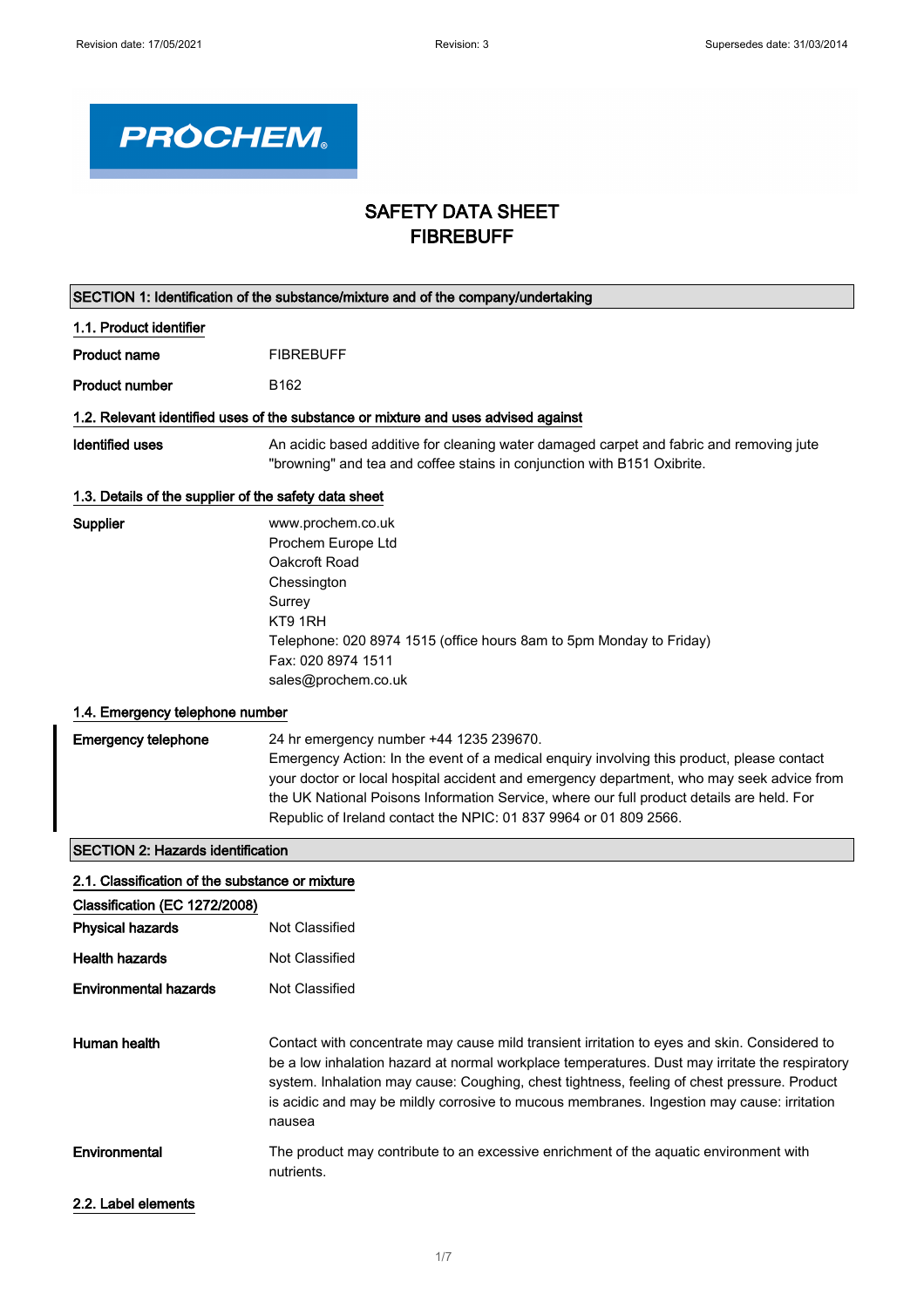| Hazard statements | NC Not Classified |
|-------------------|-------------------|
|                   |                   |

### Detergent labelling **phosphates**

## 2.3. Other hazards

See section 8 for details of exposure limits.

| SECTION 3: Composition/information on ingredients          |                                                                                                                                                                                                    |  |
|------------------------------------------------------------|----------------------------------------------------------------------------------------------------------------------------------------------------------------------------------------------------|--|
| 3.2. Mixtures                                              |                                                                                                                                                                                                    |  |
| <b>Composition comments</b>                                | None of the ingredients are required to be listed.                                                                                                                                                 |  |
| <b>SECTION 4: First aid measures</b>                       |                                                                                                                                                                                                    |  |
| 4.1. Description of first aid measures                     |                                                                                                                                                                                                    |  |
| Inhalation                                                 | Move affected person to fresh air and keep warm and at rest in a position comfortable for<br>breathing. Get medical attention if any discomfort continues.                                         |  |
| Ingestion                                                  | Do not induce vomiting. Rinse mouth thoroughly with water. Give plenty of water to drink.<br>Never give anything by mouth to an unconscious person. Get medical attention.                         |  |
| <b>Skin contact</b>                                        | Wash skin thoroughly with soap and water. Get medical attention if irritation persists after<br>washing.                                                                                           |  |
| Eye contact                                                | Rinse immediately with plenty of water. Remove any contact lenses and open eyelids wide<br>apart. Continue to rinse for at least 15 minutes. Get medical attention if any discomfort<br>continues. |  |
|                                                            | 4.2. Most important symptoms and effects, both acute and delayed                                                                                                                                   |  |
| Inhalation                                                 | Inhalation may cause: Irritation of nose, throat and airway. Coughing, chest tightness, feeling<br>of chest pressure.                                                                              |  |
| Ingestion                                                  | Ingestion may cause: irritation of mouth and throat.                                                                                                                                               |  |
| <b>Skin contact</b>                                        | May be slightly irritating to skin.                                                                                                                                                                |  |
| Eye contact                                                | Splashes in the eyes may cause redness and irritation.                                                                                                                                             |  |
|                                                            | 4.3. Indication of any immediate medical attention and special treatment needed                                                                                                                    |  |
| Notes for the doctor                                       | Treat symptomatically.                                                                                                                                                                             |  |
| <b>SECTION 5: Firefighting measures</b>                    |                                                                                                                                                                                                    |  |
| 5.1. Extinguishing media                                   |                                                                                                                                                                                                    |  |
| Suitable extinguishing media                               | The product is not flammable. Use fire-extinguishing media suitable for the surrounding fire.<br>Extinguish with foam, carbon dioxide, dry powder or water fog.                                    |  |
| 5.2. Special hazards arising from the substance or mixture |                                                                                                                                                                                                    |  |
| Specific hazards                                           | No unusual fire or explosion hazards noted.                                                                                                                                                        |  |
| <b>Hazardous combustion</b><br>products                    | Thermal decomposition or combustion may liberate carbon oxides and other toxic gases or<br>vapours. Oxides of carbon. phosphates                                                                   |  |
| 5.3. Advice for firefighters                               |                                                                                                                                                                                                    |  |
| Special protective equipment<br>for firefighters           | Wear positive-pressure self-contained breathing apparatus (SCBA) and appropriate protective<br>clothing.                                                                                           |  |
| <b>SECTION 6: Accidental release measures</b>              |                                                                                                                                                                                                    |  |

6.1. Personal precautions, protective equipment and emergency procedures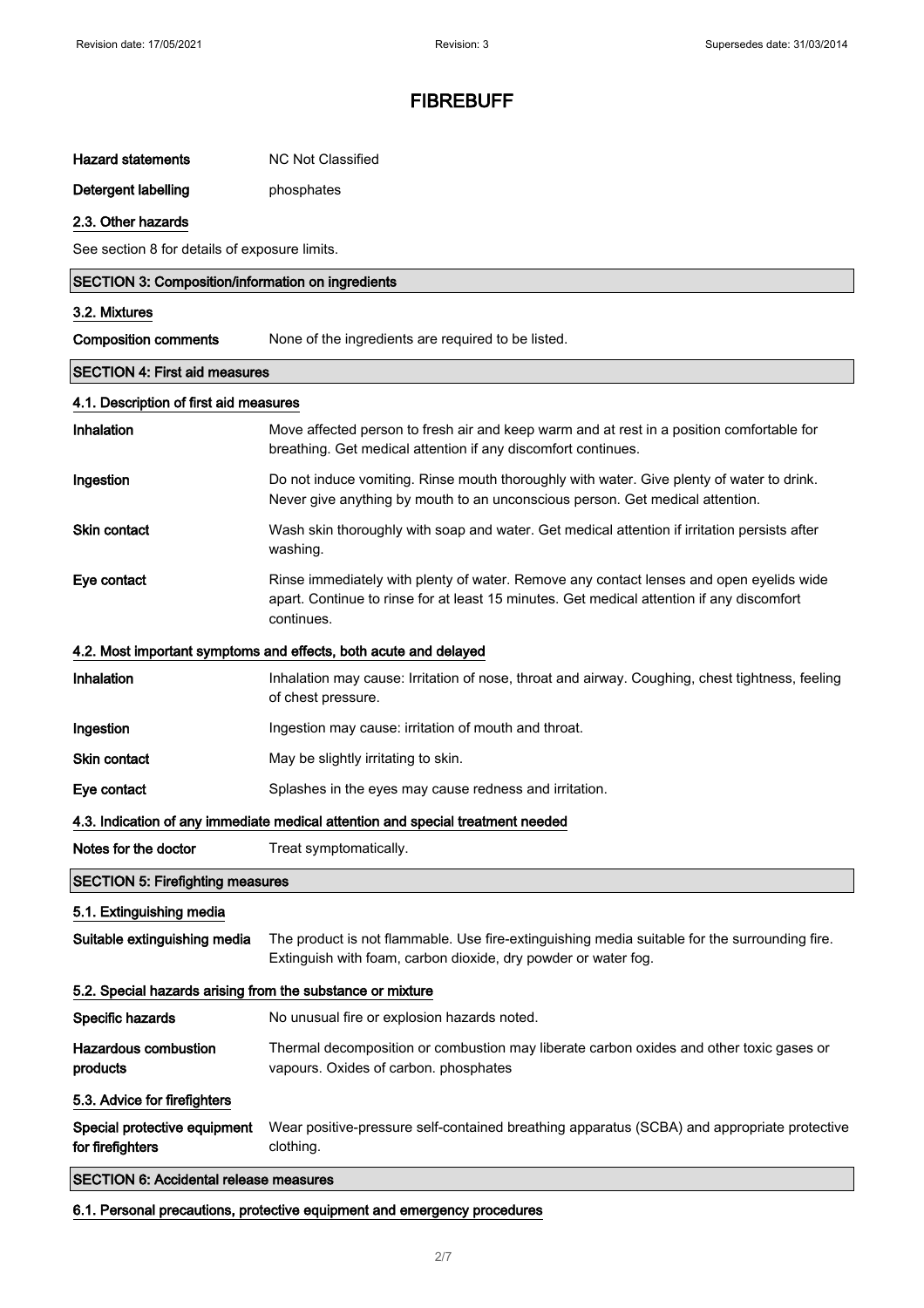| <b>Personal precautions</b>                               | Wear protective clothing as described in Section 8 of this safety data sheet.                                                                                                                                                        |  |
|-----------------------------------------------------------|--------------------------------------------------------------------------------------------------------------------------------------------------------------------------------------------------------------------------------------|--|
| 6.2. Environmental precautions                            |                                                                                                                                                                                                                                      |  |
| <b>Environmental precautions</b>                          | Do not discharge into drains or watercourses or onto the ground.                                                                                                                                                                     |  |
| 6.3. Methods and material for containment and cleaning up |                                                                                                                                                                                                                                      |  |
| Methods for cleaning up                                   | Collect spillage for reclamation or disposal in sealed containers via a licensed waste<br>contractor. Dispose of waste to licensed waste disposal site in accordance with the<br>requirements of the local Waste Disposal Authority. |  |
| 6.4. Reference to other sections                          |                                                                                                                                                                                                                                      |  |
| Reference to other sections                               | For personal protection, see Section 8. For waste disposal, see Section 13.                                                                                                                                                          |  |
| <b>SECTION 7: Handling and storage</b>                    |                                                                                                                                                                                                                                      |  |
| 7.1. Precautions for safe handling                        |                                                                                                                                                                                                                                      |  |
| <b>Usage precautions</b>                                  | Wear protective clothing as described in Section 8 of this safety data sheet. Wash hands<br>thoroughly after handling. Wash contaminated clothing before reuse. Do not eat, drink or<br>smoke when using this product.               |  |
|                                                           | 7.2. Conditions for safe storage, including any incompatibilities                                                                                                                                                                    |  |
| <b>Storage precautions</b>                                | Keep out of the reach of children. Store in closed original container at temperatures between<br>5°C and 30°C.                                                                                                                       |  |
| 7.3. Specific end use(s)                                  |                                                                                                                                                                                                                                      |  |
| Specific end use(s)                                       | The identified uses for this product are detailed in Section 1.2.                                                                                                                                                                    |  |
|                                                           |                                                                                                                                                                                                                                      |  |
| <b>SECTION 8: Exposure controls/Personal protection</b>   |                                                                                                                                                                                                                                      |  |
| 8.1. Control parameters                                   |                                                                                                                                                                                                                                      |  |
| Occupational exposure limits<br>NUI = Nuisance Dust.      | Long-term exposure limit (8-hour TWA): NUI 10 mg/m3 total dust<br>Short-term exposure limit (15-minute): NUI 4 mg/m3 resp.dust                                                                                                       |  |
| 8.2. Exposure controls                                    |                                                                                                                                                                                                                                      |  |
| Protective equipment                                      |                                                                                                                                                                                                                                      |  |
|                                                           |                                                                                                                                                                                                                                      |  |
| Appropriate engineering<br>controls                       | Provide adequate ventilation.                                                                                                                                                                                                        |  |
| Eye/face protection                                       | Side shield safety glasses are recommended when handling concentrate or during spray<br>application.                                                                                                                                 |  |
| Hand protection                                           | It is recommended that gloves are made of the following material: Nitrile rubber. Protective<br>gloves should be inspected for wear before use and replaced regularly in accordance with the<br>manufacturers specifications.        |  |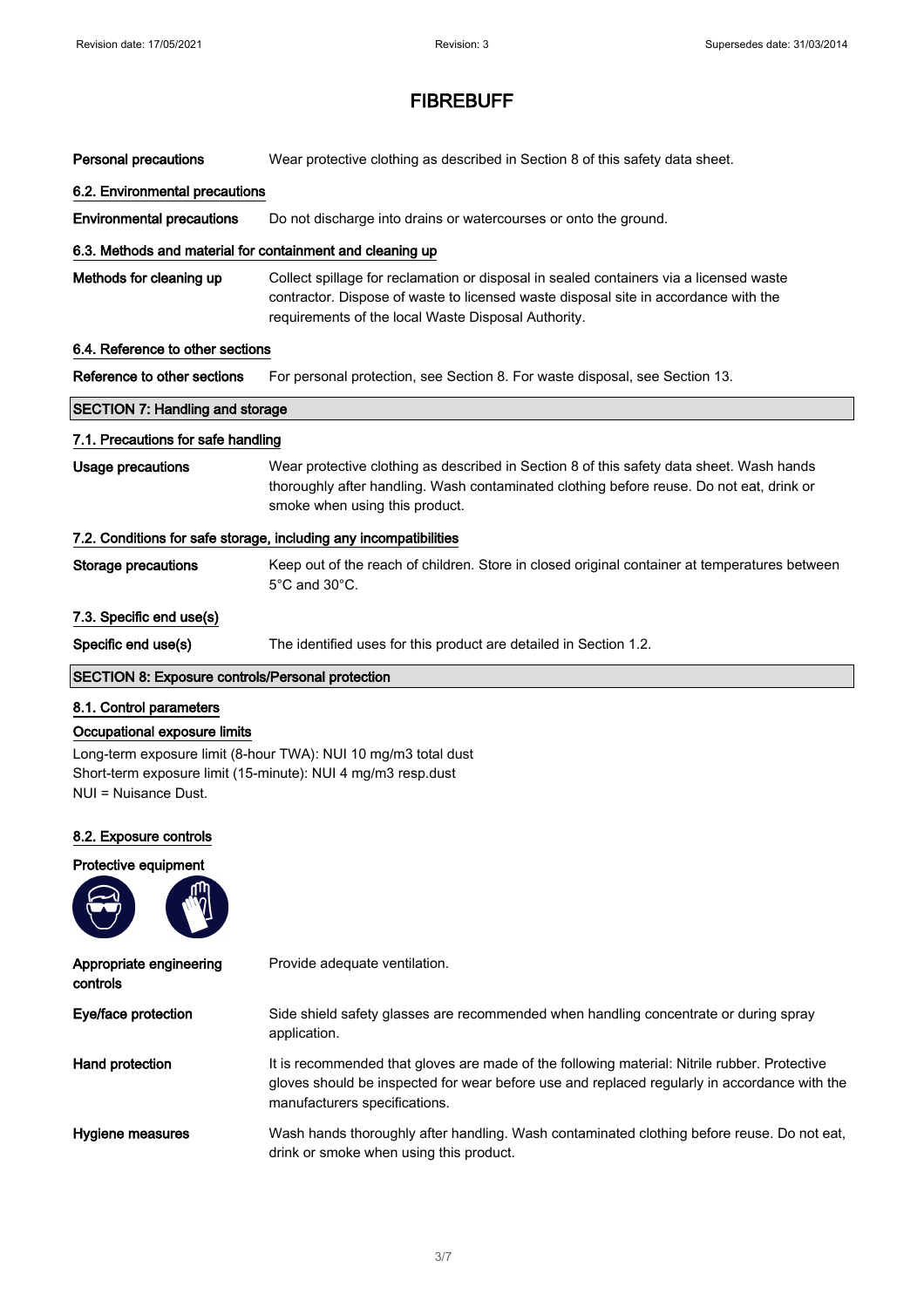| <b>Respiratory protection</b>                              | Not required in normal use. For situations where recommended exposure limits may be<br>exceeded or where there is a risk of inhalation of fine spray mists, a suitable respirator face<br>mask is recommended. |  |
|------------------------------------------------------------|----------------------------------------------------------------------------------------------------------------------------------------------------------------------------------------------------------------|--|
| <b>SECTION 9: Physical and chemical properties</b>         |                                                                                                                                                                                                                |  |
| 9.1. Information on basic physical and chemical properties |                                                                                                                                                                                                                |  |
| Appearance                                                 | Dusty powder.                                                                                                                                                                                                  |  |
| Colour                                                     | White.                                                                                                                                                                                                         |  |
| Odour                                                      | Odourless.                                                                                                                                                                                                     |  |
| pH                                                         | Not applicable. pH (diluted solution): 4.5 (@1%)                                                                                                                                                               |  |
| Initial boiling point and range                            | Not applicable.                                                                                                                                                                                                |  |
| Flash point                                                | Not applicable.                                                                                                                                                                                                |  |
| <b>Evaporation rate</b>                                    | Not applicable.                                                                                                                                                                                                |  |
| Upper/lower flammability or<br>explosive limits            | Not applicable.                                                                                                                                                                                                |  |
| Vapour pressure                                            | Not applicable.                                                                                                                                                                                                |  |
| Vapour density                                             | Not applicable.                                                                                                                                                                                                |  |
| <b>Relative density</b>                                    | 1.9 <sub>g</sub> /ml                                                                                                                                                                                           |  |
| Solubility(ies)                                            | Soluble in water.                                                                                                                                                                                              |  |
| <b>Partition coefficient</b>                               | Not applicable.                                                                                                                                                                                                |  |
| <b>Viscosity</b>                                           | Not applicable.                                                                                                                                                                                                |  |
| <b>Explosive properties</b>                                | Not applicable.                                                                                                                                                                                                |  |
| <b>Oxidising properties</b>                                | Not applicable.                                                                                                                                                                                                |  |
| 9.2. Other information                                     |                                                                                                                                                                                                                |  |

# Other information None. SECTION 10: Stability and reactivity

| 10.1. Reactivity                         |                                                                                                                        |
|------------------------------------------|------------------------------------------------------------------------------------------------------------------------|
| Reactivity                               | There are no known reactivity hazards associated with this product.                                                    |
| 10.2. Chemical stability                 |                                                                                                                        |
| <b>Stability</b>                         | Stable at normal ambient temperatures and when used as recommended.                                                    |
| 10.3. Possibility of hazardous reactions |                                                                                                                        |
| Possibility of hazardous<br>reactions    | Not determined.                                                                                                        |
| 10.4. Conditions to avoid                |                                                                                                                        |
| Conditions to avoid                      | Store in closed original container at temperatures between 5°C and 30°C. Protect from<br>freezing and direct sunlight. |
| 10.5. Incompatible materials             |                                                                                                                        |
| Materials to avoid                       | Strong acids. Strong alkalis.                                                                                          |
| 10.6. Hazardous decomposition products   |                                                                                                                        |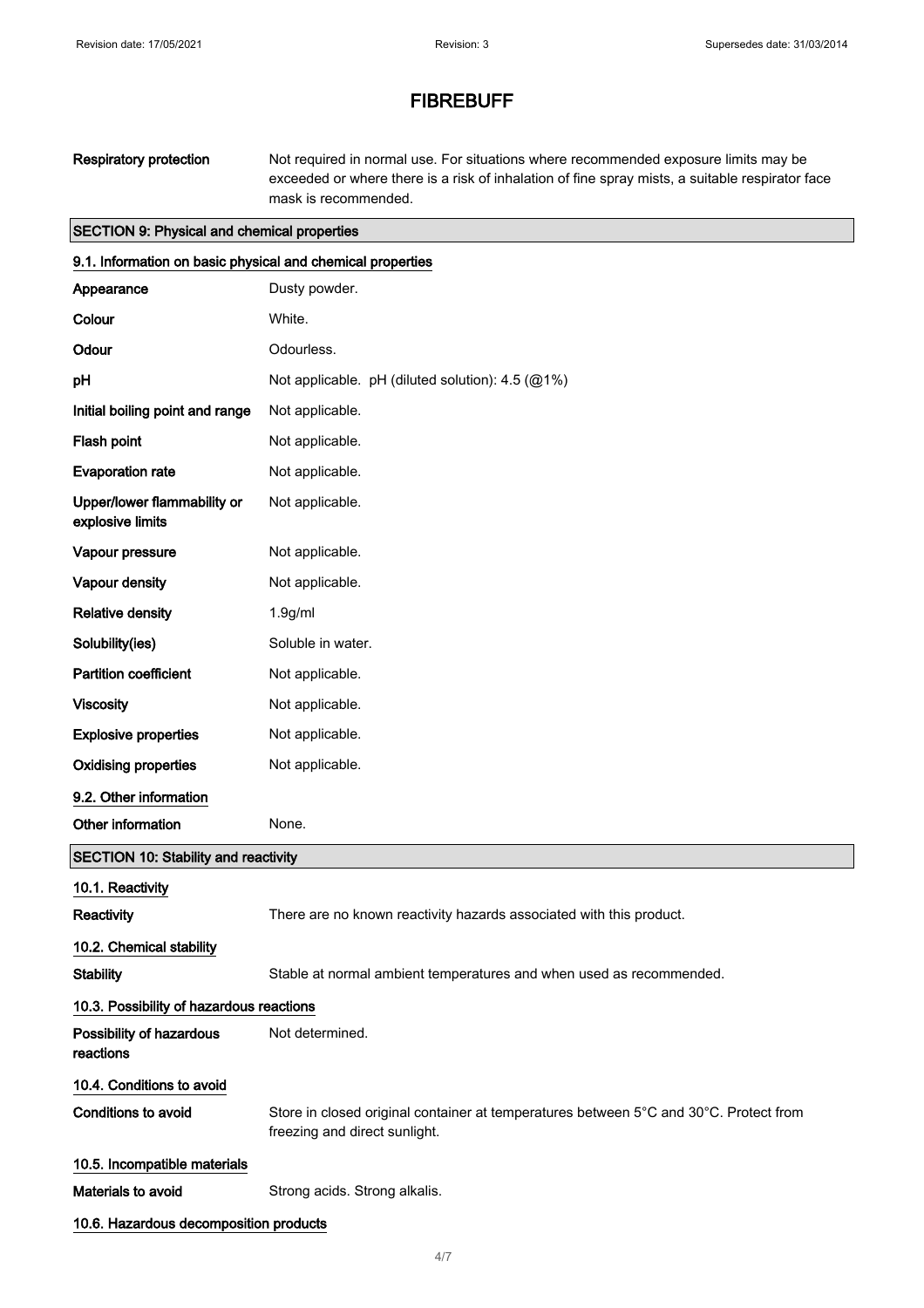| Hazardous decomposition<br>products          | Thermal decomposition or combustion may liberate carbon oxides and other toxic gases or<br>vapours. Oxides of carbon. phosphates                                                                                                       |
|----------------------------------------------|----------------------------------------------------------------------------------------------------------------------------------------------------------------------------------------------------------------------------------------|
| <b>SECTION 11: Toxicological information</b> |                                                                                                                                                                                                                                        |
| 11.1. Information on toxicological effects   |                                                                                                                                                                                                                                        |
| <b>Toxicological effects</b>                 | Dust may irritate the respiratory system. Inhalation may cause: Coughing, chest tightness,<br>feeling of chest pressure. Product is acidic and may be mildly corrosive to mucous<br>membranes. Ingestion may cause: Irritation. nausea |
| Skin corrosion/irritation                    |                                                                                                                                                                                                                                        |
| Skin corrosion/irritation                    | Prolonged or repeated exposure may cause the following adverse effects: skin irritation and<br>dermatitis.                                                                                                                             |
| Serious eye damage/irritation                |                                                                                                                                                                                                                                        |
| Serious eye damage/irritation                | Contact with concentrate may produce mild transient irritation if not promptly rinsed.<br>Prolonged contact may cause redness and/or tearing.                                                                                          |
| <b>Skin sensitisation</b>                    |                                                                                                                                                                                                                                        |
| <b>Skin sensitisation</b>                    | None known.                                                                                                                                                                                                                            |
| Germ cell mutagenicity                       |                                                                                                                                                                                                                                        |
| Genotoxicity - in vivo                       | No effects expected based upon current data.                                                                                                                                                                                           |
| Carcinogenicity<br>Carcinogenicity           | No effects expected based upon current data.                                                                                                                                                                                           |
| Reproductive toxicity                        |                                                                                                                                                                                                                                        |
| Reproductive toxicity - fertility            | No effects expected based upon current data.                                                                                                                                                                                           |
| <b>SECTION 12: Ecological information</b>    |                                                                                                                                                                                                                                        |
| 12.1. Toxicity                               |                                                                                                                                                                                                                                        |
| <b>Toxicity</b>                              | The product is not expected to be hazardous to the environment.                                                                                                                                                                        |
| 12.2. Persistence and degradability          |                                                                                                                                                                                                                                        |
|                                              | Persistence and degradability The degradability of the product is not known.                                                                                                                                                           |
| 12.3. Bioaccumulative potential              |                                                                                                                                                                                                                                        |
| <b>Bioaccumulative potential</b>             | Not known.                                                                                                                                                                                                                             |
| <b>Partition coefficient</b>                 | Not applicable.                                                                                                                                                                                                                        |
| 12.4. Mobility in soil                       |                                                                                                                                                                                                                                        |
| <b>Mobility</b>                              | The product is soluble in water.                                                                                                                                                                                                       |
| 12.5. Results of PBT and vPvB assessment     |                                                                                                                                                                                                                                        |
| Results of PBT and vPvB<br>assessment        | This product does not contain any substances classified as PBT or vPvB.                                                                                                                                                                |
| 12.6. Other adverse effects                  |                                                                                                                                                                                                                                        |
| Other adverse effects                        | None known.                                                                                                                                                                                                                            |
| <b>SECTION 13: Disposal considerations</b>   |                                                                                                                                                                                                                                        |
| 13.1. Waste treatment methods                |                                                                                                                                                                                                                                        |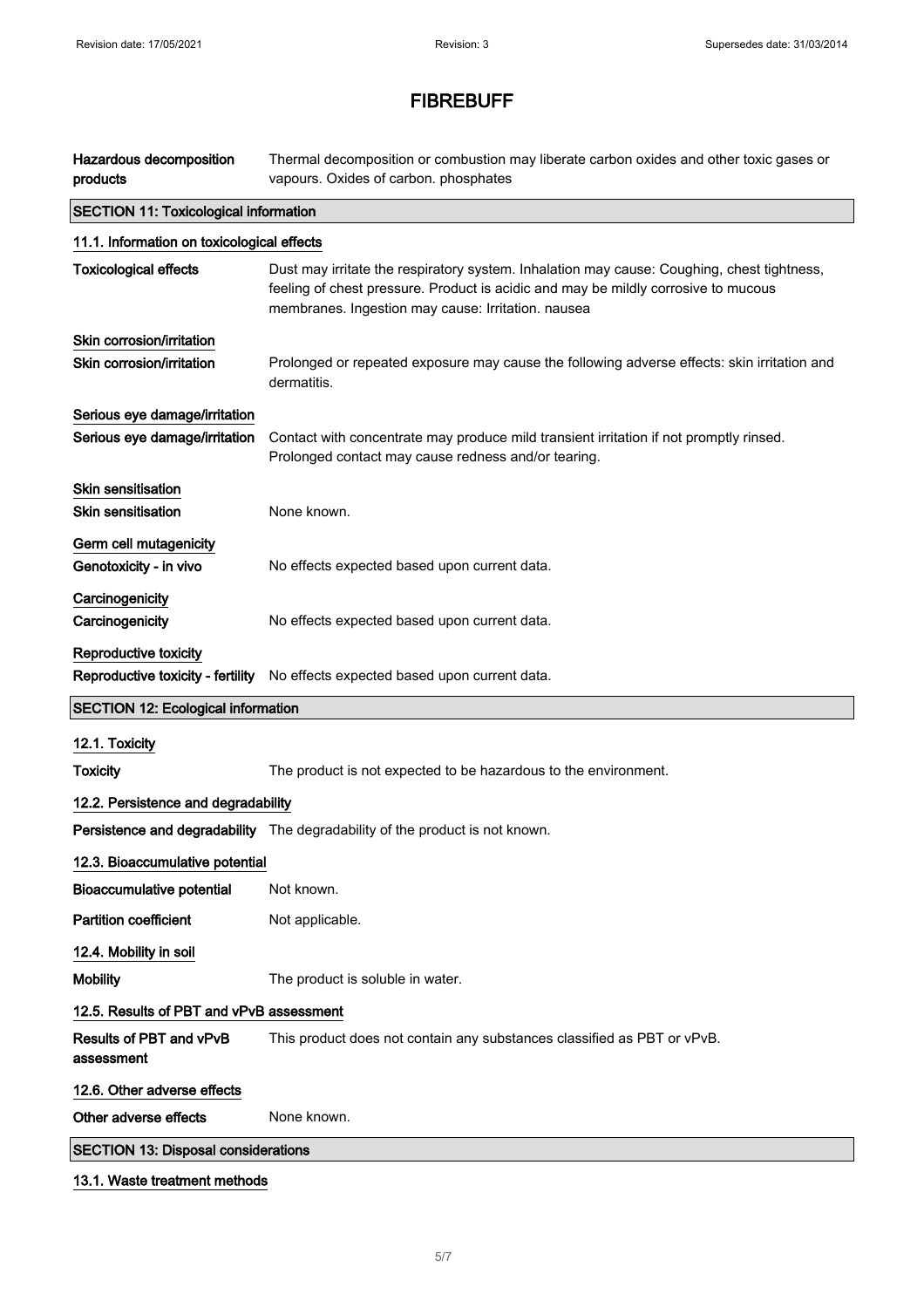| Disposal methods | Dispose of waste to licensed waste disposal site in accordance with the requirements of the |
|------------------|---------------------------------------------------------------------------------------------|
|                  | local Waste Disposal Authority. Empty containers should be rinsed with water then crushed   |
|                  | and disposed of at legal waste disposal site.                                               |

### SECTION 14: Transport information

### 14.1. UN number

Not classified for transportation.

### 14.2. UN proper shipping name

None.

14.3. Transport hazard class(es)

ADR/RID class

**IMDG class** 

#### 14.4. Packing group

None.

#### 14.5. Environmental hazards

Environmentally hazardous substance/marine pollutant No.

#### 14.6. Special precautions for user

None.

### 14.7. Transport in bulk according to Annex II of MARPOL and the IBC Code

Transport in bulk according to Not applicable. Annex II of MARPOL 73/78 and the IBC Code

### SECTION 15: Regulatory information

|                             | 15.1. Safety, health and environmental regulations/legislation specific for the substance or mixture                                                                                                                                                                                                                                                                                                       |
|-----------------------------|------------------------------------------------------------------------------------------------------------------------------------------------------------------------------------------------------------------------------------------------------------------------------------------------------------------------------------------------------------------------------------------------------------|
| <b>National regulations</b> | REACH Regulation UK SI 2019/758, as amended, and UK SI 2020/1577.<br>GB-CLP Regulation, UK SI 2019/720 and UK SI 2020/1567.<br>Detergents (Amendment) (EU Exit) Regulations UK SI 2020/1617.<br>The Control of Substances Hazardous to Health Regulations 2002 (SI 2002 No. 2677) (as<br>amended).                                                                                                         |
| EU legislation              | Regulation (EC) No 1907/2006 of the European Parliament and of the Council of 18<br>December 2006 concerning the Registration, Evaluation, Authorisation and Restriction of<br>Chemicals (REACH) (as amended).<br>Regulation (EC) No 1272/2008 of the European Parliament and of the Council of 16<br>December 2008 on classification, labelling and packaging of substances and mixtures (as<br>amended). |

### 15.2. Chemical safety assessment

No chemical safety assessment has been carried out.

| <b>SECTION 16: Other information</b> |                         |
|--------------------------------------|-------------------------|
| General information                  | Telephone 020 8974 1515 |

Revision comments NOTE: Lines within the margin indicate significant changes from the previous revision.